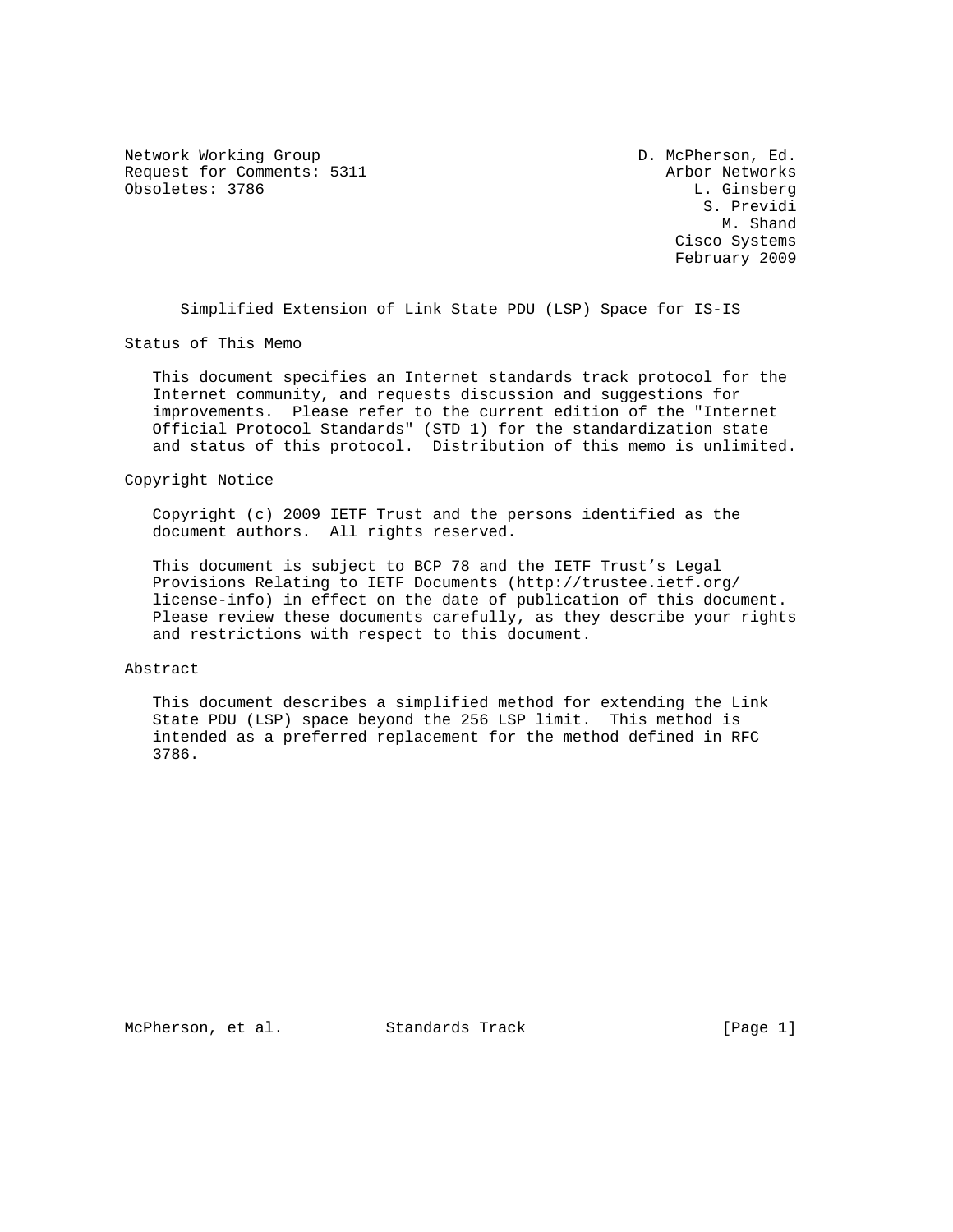RFC 5311 Simplified Extension of LSP Space for IS-IS February 2009

Table of Contents

|                | 4.1. Additional Information in Extended LSPs 4       |
|----------------|------------------------------------------------------|
|                |                                                      |
|                | 4.2.1. TLVs That MUST NOT Appear 4                   |
|                | 4.2.2. Leaf Advertisements in Extended LSPs 5        |
|                | 4.2.3. IS Neighbor Advertisement Restrictions 5      |
|                |                                                      |
|                | 4.2.5. Overload, Attached, Partition Repair Bits 6   |
|                |                                                      |
|                |                                                      |
|                | 4.5. New TLVs in Support of IS Neighbor Attributes   |
|                |                                                      |
|                |                                                      |
|                |                                                      |
|                |                                                      |
|                | 6.3. Normal LSP OL State and Use of Extended LSPs  9 |
|                |                                                      |
|                | 6.5. Advertising Leaf INFO Extended LSPs 10          |
|                |                                                      |
| 8 <sub>1</sub> |                                                      |
|                |                                                      |
|                |                                                      |
|                |                                                      |
|                |                                                      |

#### 1. Overview

 [IS-IS] defines the set of LSPs that may be originated by a system at each level. This set is limited to 256 LSPs. [IS-IS] also defines a maximum value for an LSP (originatingLxLSPBufferSize) as 1492 bytes. The carrying capacity of an LSP set, while bounded, has thus far been sufficient for advertisements associated with an area/domain in existing deployment scenarios. However, the definition of additional information to be included in LSPs (e.g., multi-topology support, traffic engineering information, router capabilities, etc.) has the potential to exceed the carrying capacity of an LSP set.

 This issue first drew interest when traffic engineering extensions were introduced. This interest resulted in the solution defined in [RFC3786]. However, that solution suffers from restrictions required to maintain interoperability with systems that do not support the extensions.

McPherson, et al. Standards Track [Page 2]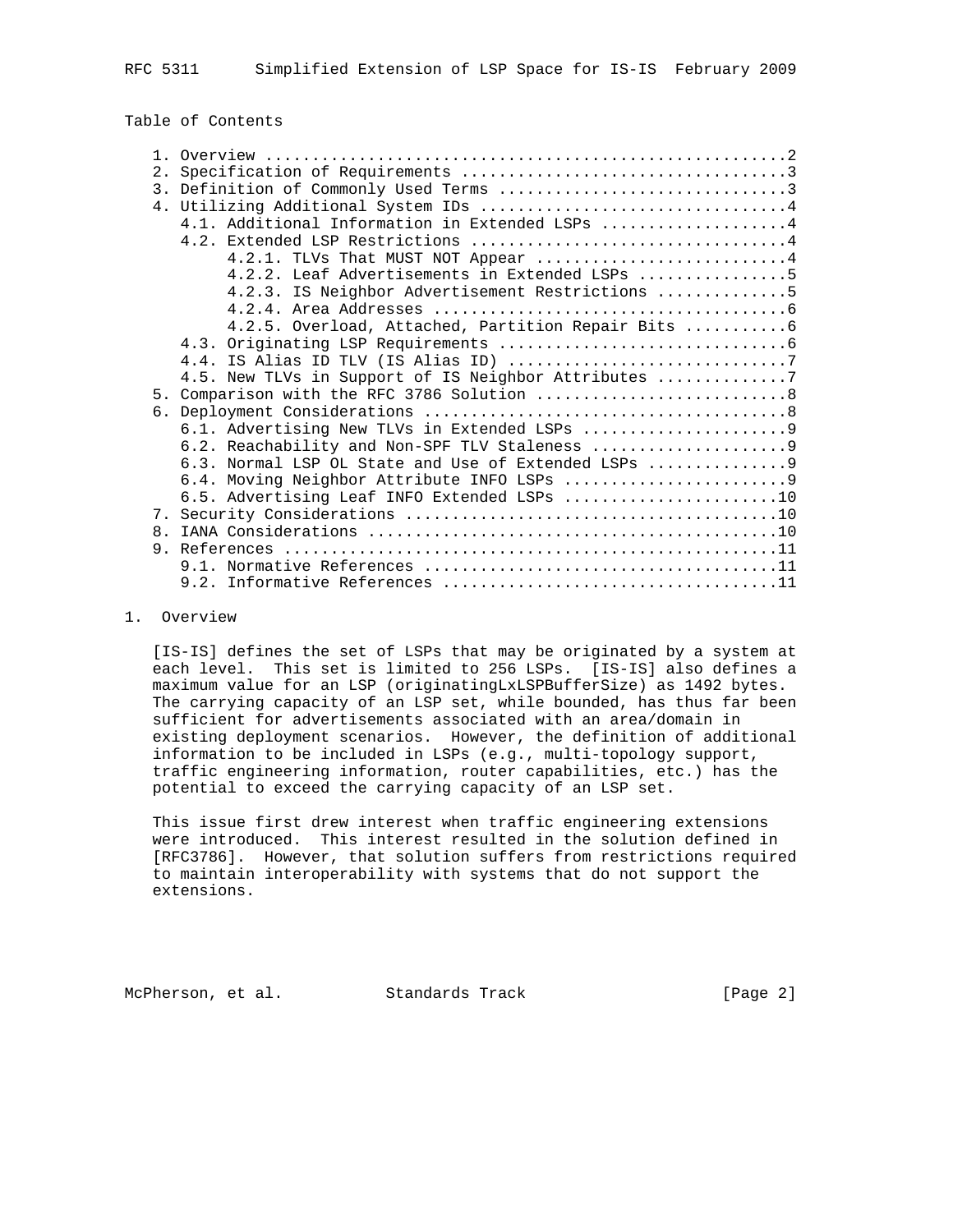This document defines extensions that allow a system to exceed the 256 LSP limit and do so in a way that has no interoperability issues with systems that do not support the extension. It is seen as a simpler, and therefore preferred, solution to the problem.

2. Specification of Requirements

 The key words "MUST", "MUST NOT", "REQUIRED", "SHALL", "SHALL NOT", "SHOULD", "SHOULD NOT", "RECOMMENDED", "MAY", and "OPTIONAL" in this document are to be interpreted as described in RFC 2119 [BCP14].

3. Definition of Commonly Used Terms

 This section provides definitions for terms that are used throughout the text. The terminology is consistent with that used in RFC 3786.

 Originating System: A physical IS running the IS-IS protocol. As this document describes a method that allows a single physical IS to originate LSPs on behalf of multiple virtual ISs, the Originating System represents the single physical IS.

 Normal system-id: The system-id of an Originating System as defined by [IS-IS].

 Additional system-id: A system-id other than the "Normal system-id" that is assigned by the network administrator to an Originating System in order to allow the generation of Extended LSPs. The Additional system-id, like the Normal system-id, must be unique throughout the routing area (Level-1) or domain (Level-2).

Original LSP: An LSP using the Normal system-id in its LSP ID.

Extended LSP: An LSP using an Additional system-id in its LSP ID.

 LSP set: All LSPs of a given level having the same system ID and Pseudonode ID. (The LSPID field then only varies in the LSP number octet.) This constitutes the complete set of link state information at a given level originated using that system ID/Pseudonode ID. This term is defined to resolve the ambiguity between a logical LSP and a single Link State PDU -- which is sometimes called an LSP fragment. The latter is the unit of information handled by the update process.

 Extended LSP set: An LSP set consisting of LSPs using an Additional system-id.

 Extension-capable IS: An IS implementing the mechanisms described in this document.

McPherson, et al. Standards Track [Page 3]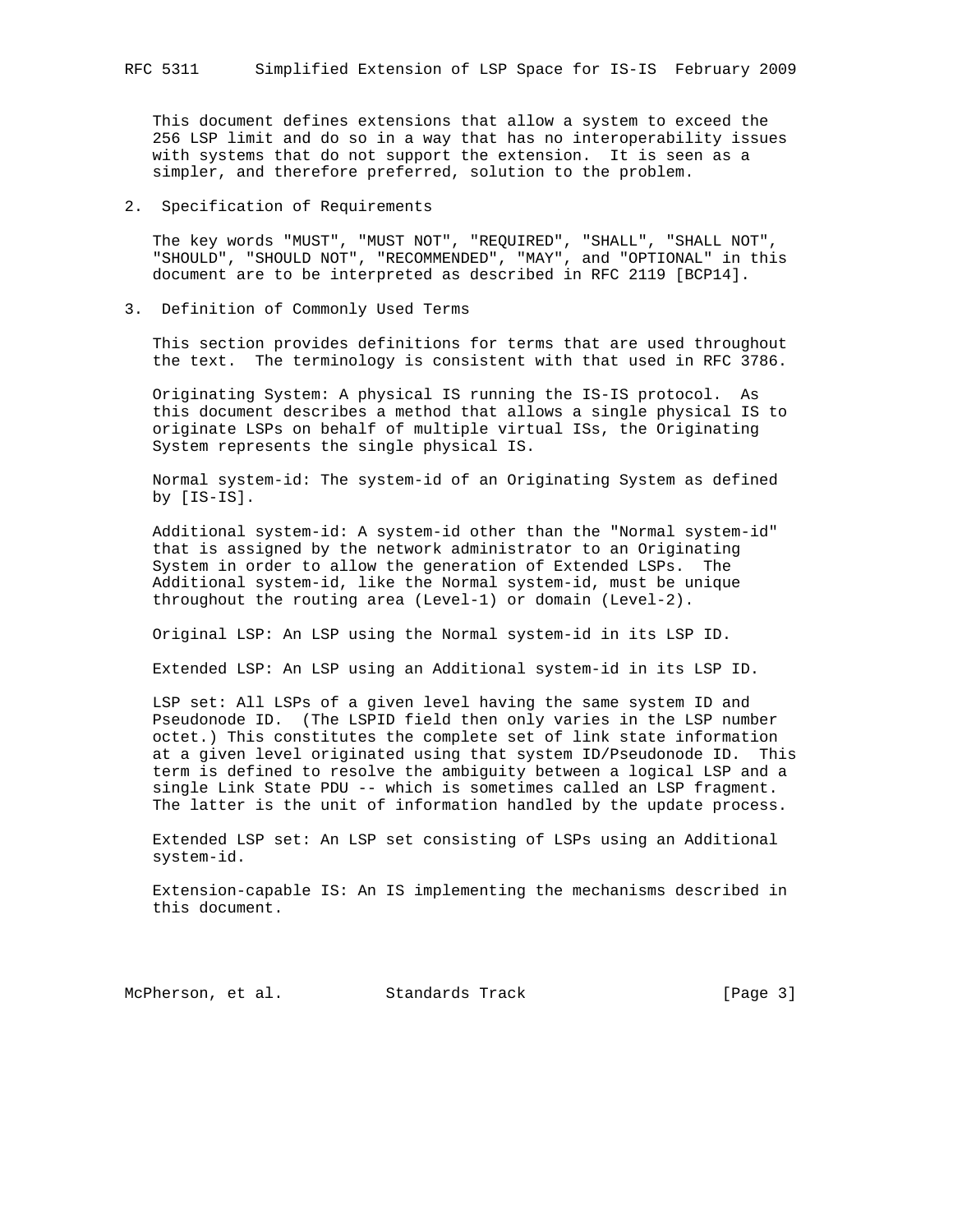Virtual IS: The system, identified by an Additional system-id, advertised as originating the Extended LSPs. These LSPs specify the Additional system-id in their LSP IDs.

4. Utilizing Additional System IDs

 This extension allows an Originating System to be assigned additional system-ids that may be used to generate additional LSP sets. The additional system-ids are subject to the same restrictions as normal system-ids, i.e., when used at Level-1, the additional system-id MUST be unique within the Level-1 area. When used at Level-2, the additional system-id MUST be unique within the domain.

 Extended LSPs are treated by the IS-IS Update Process in the same manner as normal LSPs, i.e., the same rules as to generation, flooding, purging, etc. apply. In particular, if the Extended LSP with LSP number zero and remaining lifetime > 0 is not present for a particular additional system-id, then none of the Extended LSPs in that Extended LSP set shall be processed.

4.1. Additional Information in Extended LSPs

 The LSP number zero of an Extended LSP set MUST include the new IS alias ID TLV defined in Section 4.4. This allows the Extended LSP set to be associated with the Originating System that generated the  $LSP(s)$ .

4.2. Extended LSP Restrictions

 The following restrictions on the information that may appear in an Extended LSP are defined in order to avoid interoperability issues with systems that do not support the extensions defined in this document. All TLV references are based on the current definitions in the IANA IS-IS TLV Codepoints Registry.

## 4.2.1. TLVs That MUST NOT Appear

The following TLVs MUST NOT appear in an Extended LSP:

 TLV Name (#) ----------- ES Neighbors (3) Part. DIS (4) Prefix Neighbors (5)

McPherson, et al. Standards Track [Page 4]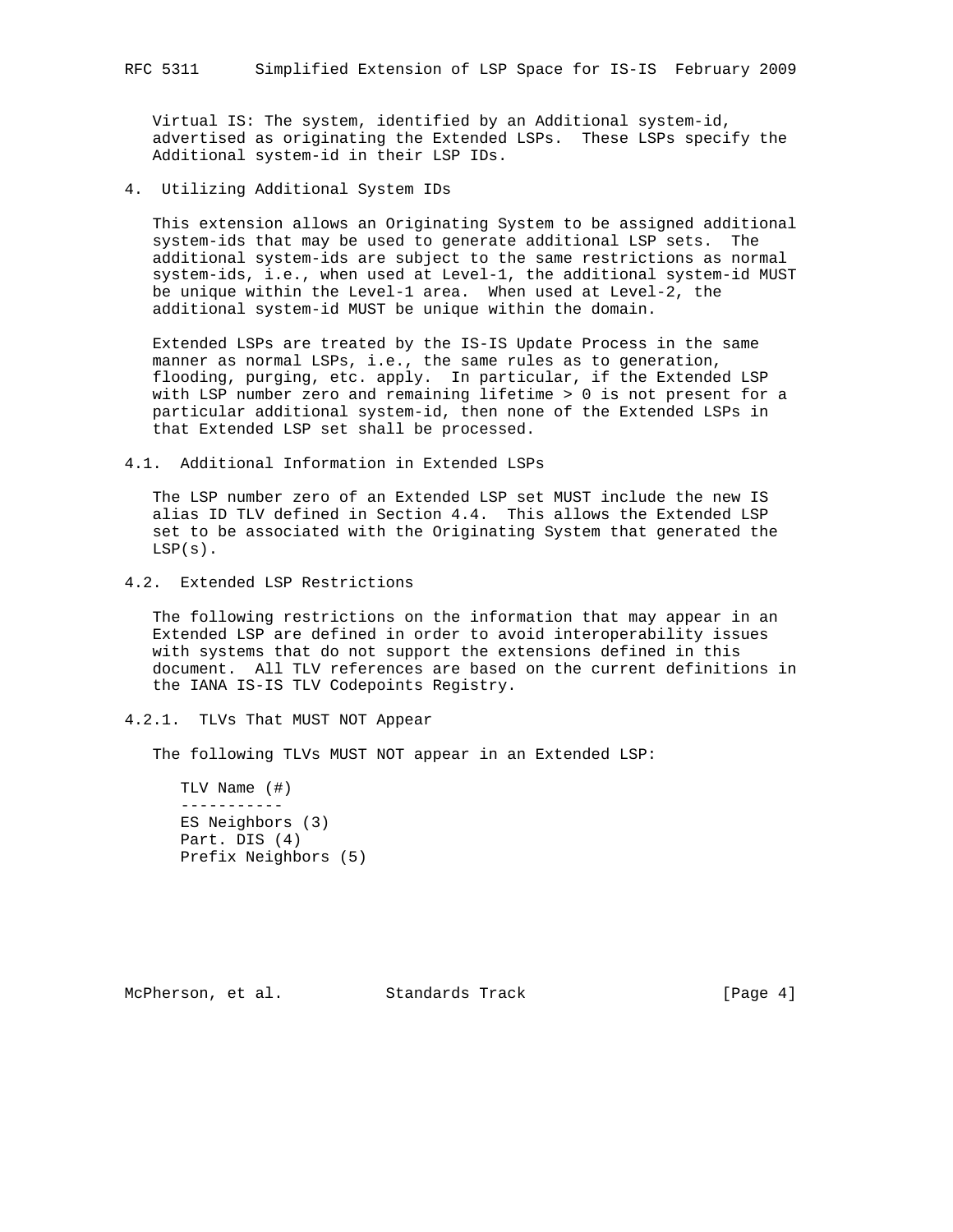If any of the TLVs listed above appear in an Extended LSP, an Extension Capable IS MUST ignore those TLVs on receipt and SHOULD report an error. Other TLVs in that Extended LSP set MUST be processed normally.

4.2.2. Leaf Advertisements in Extended LSPs

 Advertisement of leaf information in Extended LSPs is allowed. Inclusion of such information requires the advertisement of a neighbor between the Originating System and the Virtual IS associated with the Extended LSP set in which the leaf advertisements appear. See Section 4.2.3.

 When leaf advertisements for multiple topologies (see [RFC5120]) are included in an Extended LSP set, the multi-topology TLV (229) MUST include all topologies for which a leaf advertisement is included.

The following TLVs fall into this category:

```
 TLV Name (#)
-----------
IP Int. Reach (128)
IP Ext. Address (130)
The extended IP reachability TLV (135)
MT IP Reach (235)
IPv6 IP Reach (236)
MT IPv6 IP Reach (237)
```
4.2.3. IS Neighbor Advertisement Restrictions

 Advertisement of IS Neighbor Reachability in an Extended LSP is restricted to advertisement of neighbor reachability to the Originating System. A neighbor to the Originating System MUST be advertised in Extended LSPs. If multi-topology capability [RFC5120] is supported, an MT IS Neighbor advertisement to the Originating System IS MUST be included for every topology advertised in the Extended LSP set. Neighbor advertisement(s) to the Originating System in an Extended LSP MUST use a non-zero metric and SHOULD use a metric of MaxLinkMetric-1.

 The restrictions defined here apply to all TLVs used to advertise neighbor reachability. These include the following TLVs:

```
 TLV Name (#)
-----------
IIS Neighbors (2)
The extended IS reachability TLV (22)
MT-ISN (222)
```
McPherson, et al. Standards Track [Page 5]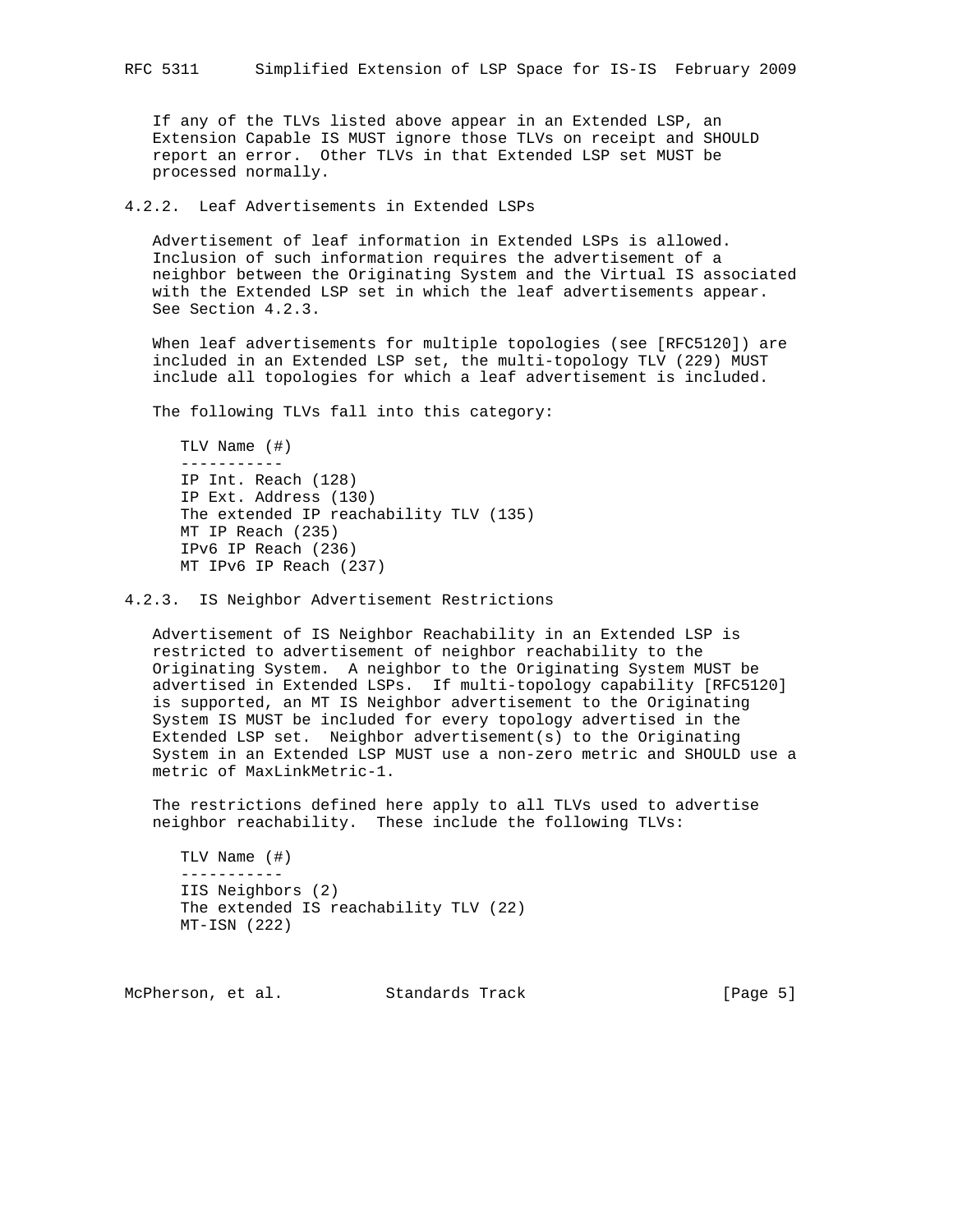# 4.2.4. Area Addresses

 LSP number zero of an Extended LSP set MUST include an Area Address TLV. The set of area addresses advertised MUST be a subset of the set of Area Addresses advertised in the normal LSP number zero at the corresponding level. Preferably, the advertisement SHOULD be syntactically identical to that included in the normal LSP number zero at the corresponding level.

## 4.2.5. Overload, Attached, Partition Repair Bits

 The Overload (OL), Attached (ATT), and Partition Repair (P) bits MUST be set to 0 in all Extended LSPs.

 Note that ISs NOT supporting these extensions will interpret these bits normally in Extended LSPs they receive. If the ATT bit were set in an Extended LSP, this could indicate that the Virtual IS is attached to other areas when the Originating System is not. This might cause legacy systems to use the Virtual IS as a default exit point from the area.

### 4.3. Originating LSP Requirements

 The Original LSP set MUST include a neighbor to the Virtual IS associated with each Extended LSP set generated. If multi-topology capability [RFC5120] is supported, an MT IS Neighbor advertisement to the Virtual IS MUST be included for every topology advertised in the Extended LSP set. The neighbor advertisement(s) in the Original LSP MUST specify a metric of zero. This guarantees that the two-way connectivity check between Originating System and Virtual IS will succeed and that the cost of reaching the Virtual IS is the same as the cost to reach the Originating System.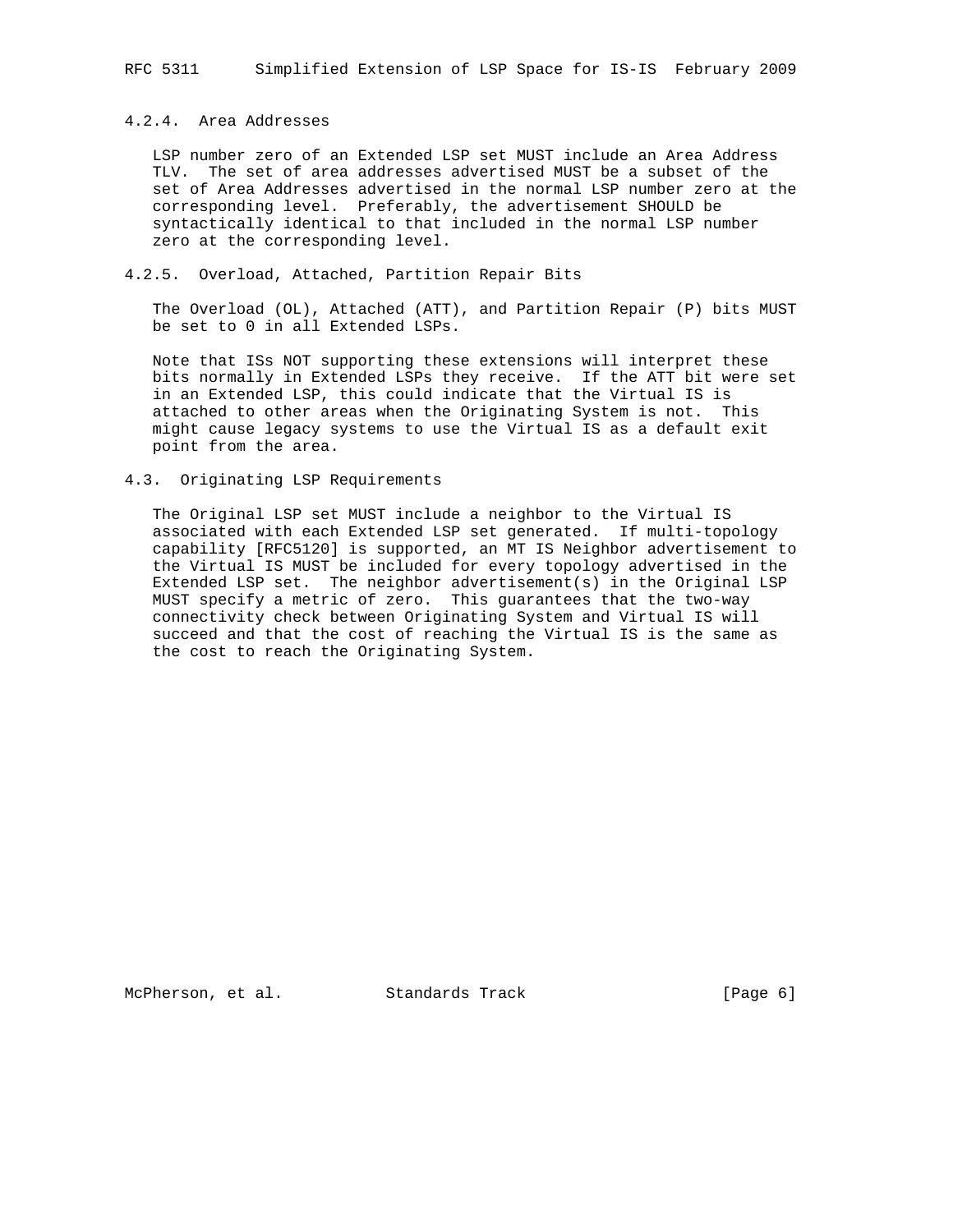# 4.4. IS Alias ID TLV (IS Alias ID)

 The IS-Alias TLV allows extension-capable ISs to recognize the Originating System of an Extended LSP set. It identifies the Normal system-id of the Originating System.

| $LYDE$ $24$ |  |                                                    |  |  |  |  |
|-------------|--|----------------------------------------------------|--|--|--|--|
|             |  | Length # of octets in the value field $(7$ to 255) |  |  |  |  |
| Value       |  |                                                    |  |  |  |  |

|                     | No. of octets |
|---------------------|---------------|
| Normal System-id    |               |
| Sub-TLV length      |               |
| Sub-TLVs (optional) | $0$ to $248$  |

Normal system-id

 $T = 24$ 

The Normal system-id of the Originating System.

Sub-TLVs length

Total length of all sub-TLVs.

Sub-TLVs

 No sub-TLVs are defined in this document. Should future extensions define sub-TLVs, the sub-TLVs MUST be formatted as described in [RFC5305].

4.5. New TLVs in Support of IS Neighbor Attributes

 One of the major sources of additional information in LSPs is the sub-TLV information associated with the extended IS reachability TLV (22) and MT-ISN TLV (222). This includes (but is not limited to) information required in support of Traffic Engineering (TE) as defined in [RFC5305] and [RFC5307]. The restrictions defined in this document prohibit the presence of TLV 22 and/or TLV 222 in Extended LSPs except to advertise the neighbor relationship to the Originating System. In the event that there is a need to advertise in Extended LSPs such information associated with neighbors of the Originating System, it is necessary to define new TLVs to carry the sub-TLV information.

McPherson, et al. Standards Track [Page 7]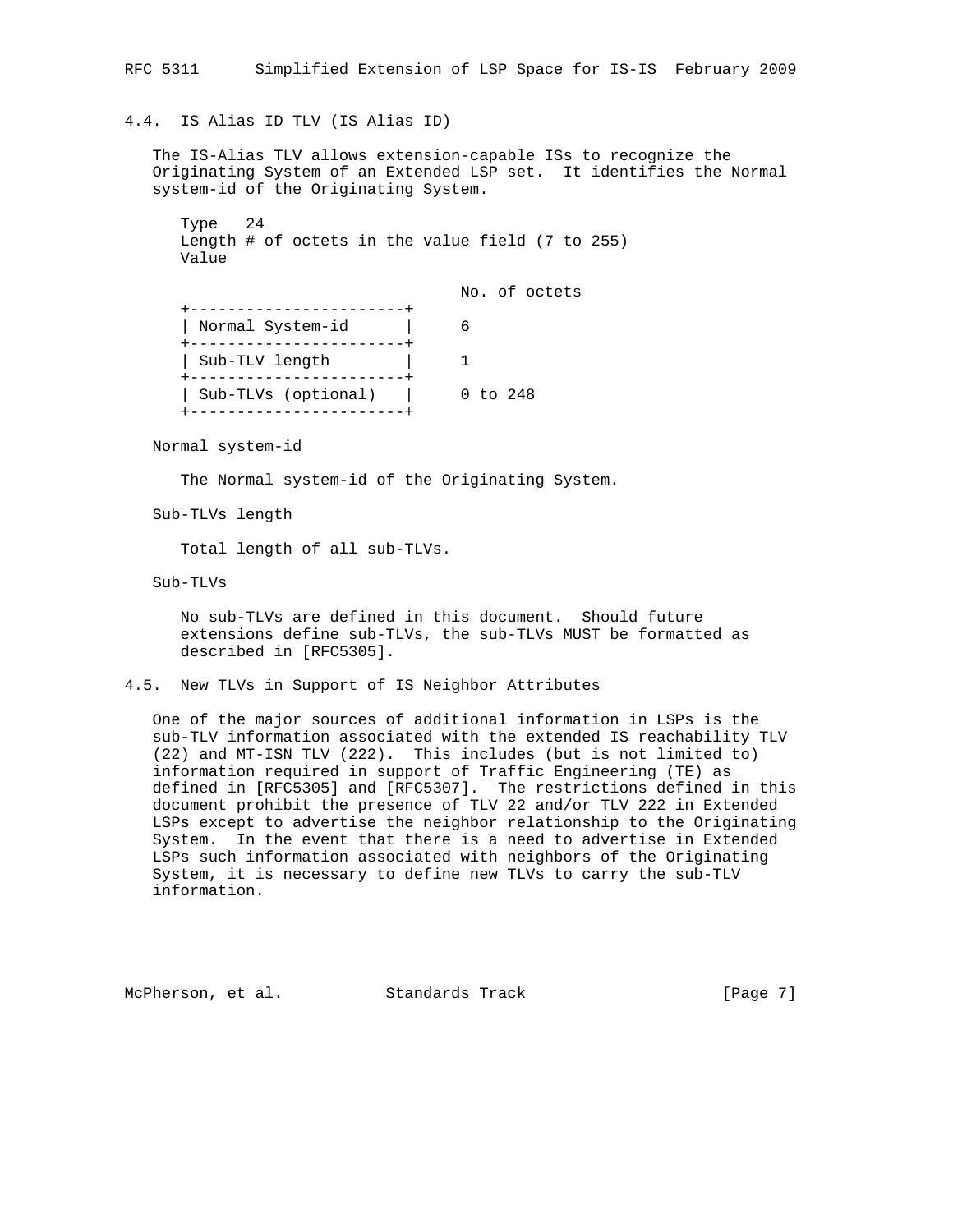Two new TLVs are therefore defined.

- 1) IS Neighbor Attribute TLV (23). It is identical in format to the extended IS reachability TLV (22).
- 2) MT IS Neighbor Attribute TLV (223). It is identical in format to the MT-ISN TLV (222).

 These new TLVs MAY be included in Original LSPs or Extended LSPs. Regardless of the type of LSP in which the TLVs appear, the information pertains to the neighbor relationship between the Originating System and the IS identified in the TLV.

 These TLVs MUST NOT be used to infer that a neighbor relationship exists in the absence of TLV 22 or TLV 222 (whichever applies) in the Originating LSP set for the specified neighbor. This restriction is necessary in order to maintain compatibility with systems that do not support these extensions.

5. Comparison with the RFC 3786 Solution

 This document utilizes the same basic mechanism (additional system ids) as RFC 3786 to allow an originating system to generate more than 256 LSPs. It differs from RFC 3786 in that it restricts the content of Extended LSPs to information that does NOT impact the building of a Shortest Path Tree (SPT).

 Legacy IS-IS implementations which do not support the extensions defined in this document see the Extended LSPs as information associated with a system that is reachable only via the Originating System. As no other systems are reachable via the Virtual ISs, the Shortest Path First (SPF) calculation in legacy ISs is therefore consistent with that performed by extension-capable ISs. There is therefore no need for the two different operating modes defined in RFC 3786.

 There is also no need for the special handling of the original LSP set and the Extended LSP set(s) as a single Logical LSP during the SPF as specified in Section 5 of RFC 3786.

6. Deployment Considerations

 There are a number of deployment considerations that limit the usefulness of Extended LSPs unless all systems are extension-capable ISs.

McPherson, et al. Standards Track [Page 8]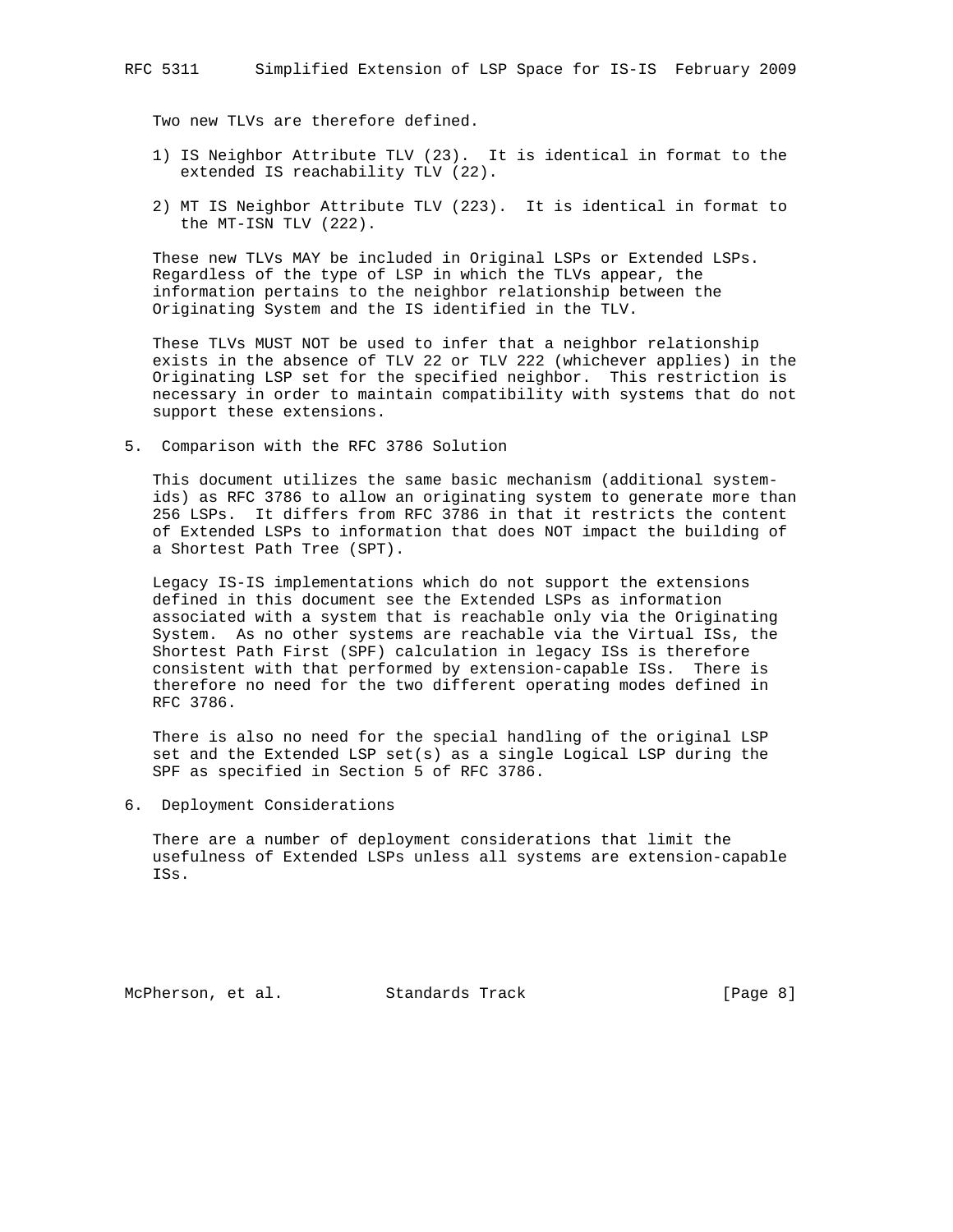## 6.1. Advertising New TLVs in Extended LSPs

 As Extended LSPs MAY be utilized to advertise TLVs associated with other protocol extensions (definition of which is outside the scope of this document) and/or the extensions defined in Section 4.4 of this document, it is obvious that the utilization of the information in Extended LSPs by legacy IS-IS implementations will be limited. The implication of this is that as implementations are revised to support the protocol extensions that define new TLVs/sub-TLVs that MAY be advertised in Extended LSPs; the implementation SHOULD also be revised to support the extensions defined in this document so that it is capable of processing the new information whether it appears in normal or Extended LSPs.

6.2. Reachability and Non-SPF TLV Staleness

 In cases where non-SPF information is advertised in LSPs, it is necessary to determine whether the system that originated the advertisement is reachable in order to guarantee that a receiving IS does not use or leak stale information. As long as the OL bit is NOT set by the Originating System in normal LSPs, reachability to the Virtual IS will be consistent with reachability to the Originating System. Therefore, no special rules are required in this case.

6.3. Normal LSP OL State and Use of Extended LSPs

 If the Originating System sets the OL bit in a normal LSP, legacy systems will see the Virtual ISs associated with that Originating System as unreachable and therefore will not use the information in the corresponding Extended LSPs. Under these circumstances, Extension-capable ISs MUST also see the Virtual ISs as unreachable. This avoids potential routing loops in cases where leaf information is advertised in Extended LSPs.

6.4. Moving Neighbor Attribute INFO LSPs

 Section 4.4 defines new TLVs that MAY be used to advertise neighbor attribute information in Extended LSPs. In cases where neighbor attribute information associated with the same context (e.g., the same link) appears in both an Original LSP and in one or more Extended LSP sets, the following rules apply for each attribute:

- o If the attribute information does not conflict, it MUST be considered additive.
- o If the attribute information conflicts, then the information in the Original LSP, if present, MUST be used. If no information is

McPherson, et al. Standards Track [Page 9]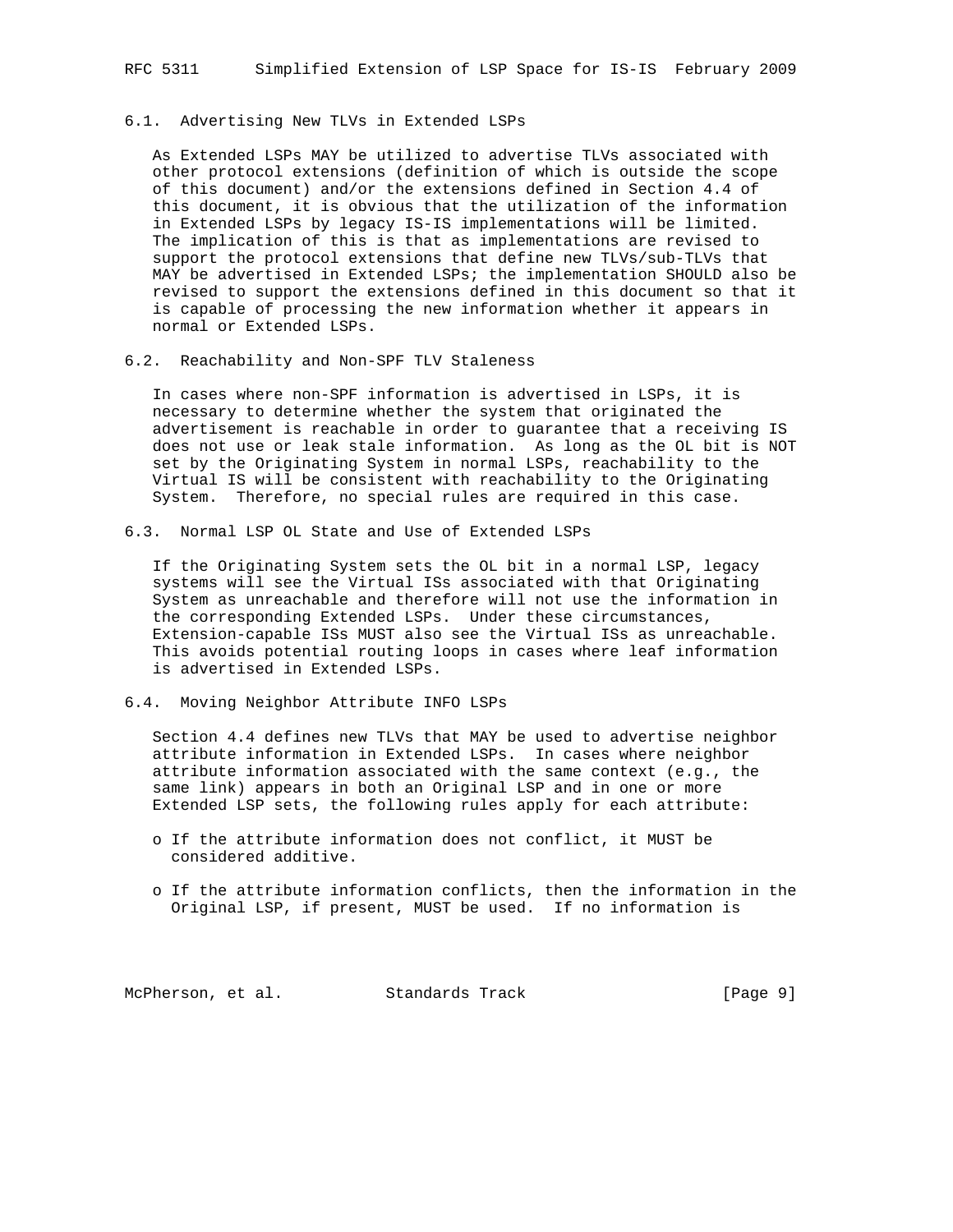in the Original LSP, then the information from the Extended LSP with the lowest system-id SHALL be preferred.

 o In cases where information about the same neighbor/link/attribute appears in both TLV 22 and TLV 23 (or TLV 222 and TLV 223 for the same MTID) then the information in TLV 22 (or TLV 222) MUST be used and the information in TLV 23 (or TLV 223) MUST be ignored.

 Utilization of the new TLVs for neighbor attribute information would provide additional benefits that include:

- o Elimination of the need for redundant IS neighbor TLVs to be processed as part of the SPF.
- o Easier support for a set of TE information associated with a single link that exceeds the 255-byte TLV limit by allowing the interpretation of multiple TLVs to be considered additive rather than mutually exclusive.
- 6.5. Advertising Leaf INFO Extended LSPs

 The need to advertise leaf information in Extended LSPs may arise because of extensive leaking of inter-level information or because of the support of multiple topologies as described in [RFC5120]. When leaf information is advertised in Extended LSPs, these LSPs now contain information that MUST be processed in order to correctly update the forwarding plane of an IS. This may increase the frequency of events that trigger forwarding plane updates by ISs in the network. It is therefore recommended that, when possible, leaf information be restricted to the normal LSP set.

7. Security Considerations

 This document raises no new security issues for IS-IS. For general security considerations for IS-IS, see [RFC5304].

8. IANA Considerations

 This document defines the following new ISIS TLVs that are reflected in the ISIS TLV codepoint registry:

| Type | Description              |   |  | SNP |
|------|--------------------------|---|--|-----|
|      |                          |   |  |     |
| 23   | IS Neighbor Attribute    | n |  |     |
| 24   | IS Alias ID              | n |  |     |
| 223  | MT IS Neighbor Attribute |   |  |     |

| McPherson, et al. |  | Standards Track |  | [Page 10] |  |  |
|-------------------|--|-----------------|--|-----------|--|--|
|-------------------|--|-----------------|--|-----------|--|--|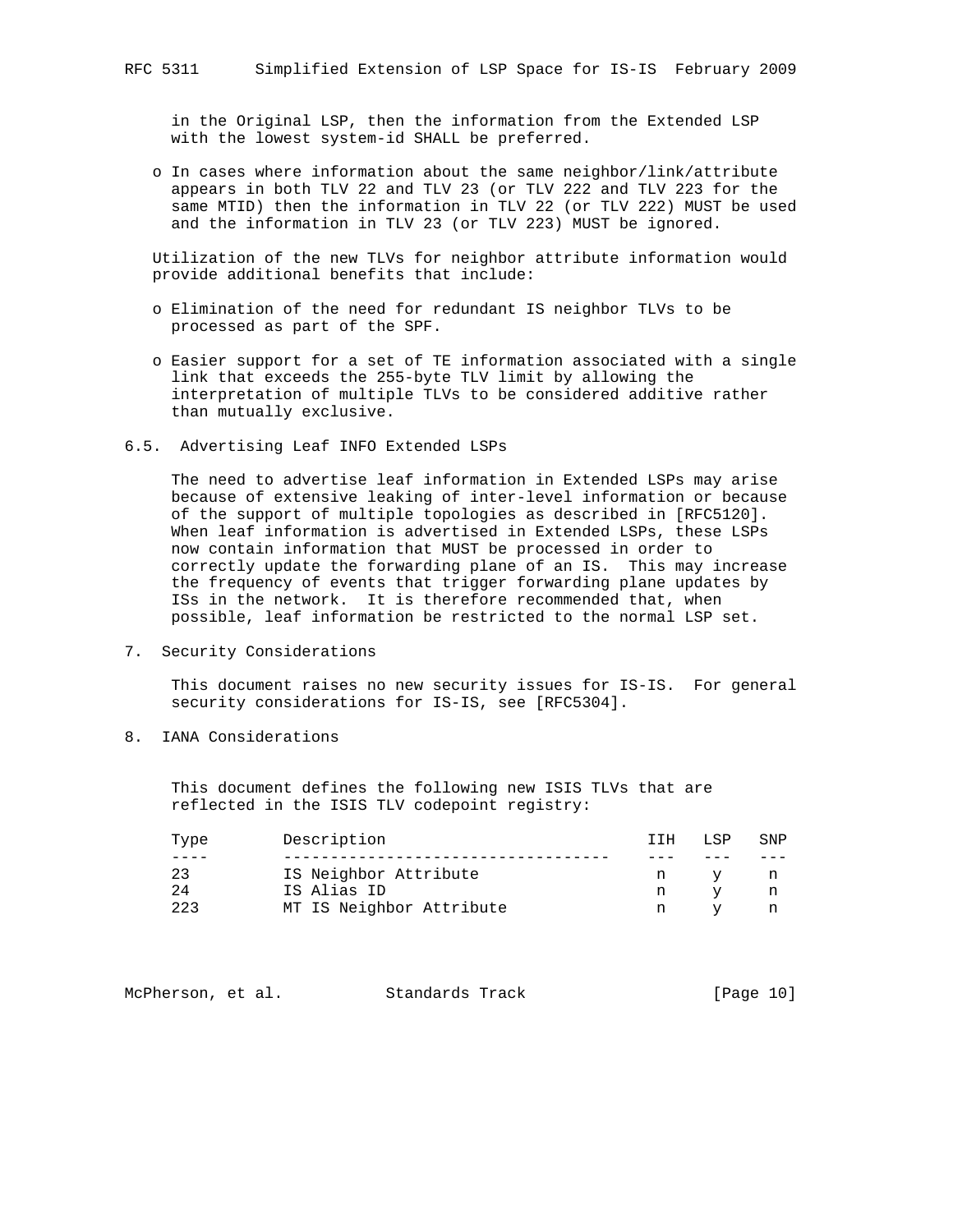RFC 5311 Simplified Extension of LSP Space for IS-IS February 2009

# 9. References

- 9.1. Normative References
	- [IS-IS] ISO, "Intermediate system to Intermediate system routeing information exchange protocol for use in conjunction with the Protocol for providing the Connectionless-mode Network Service (ISO 8473)," ISO/IEC 10589:2002, Second Edition.
	- [RFC5305] Li, T. and H. Smit, "IS-IS Extensions for Traffic Engineering", RFC 5305, October 2008.
	- [RFC5307] Kompella, K., Ed., and Y. Rekhter, Ed., "IS-IS Extensions in Support of Generalized Multi-Protocol Label Switching (GMPLS)", RFC 5307, October 2008.
	- [BCP14] Bradner, S., "Key words for use in RFCs to Indicate Requirement Levels", BCP 14, RFC 2119, March 1997.
	- [RFC5120] Przygienda, T., Shen, N., and N. Sheth, "M-ISIS: Multi Topology (MT) Routing in Intermediate System to Intermediate Systems (IS-ISs)", RFC 5120, February 2008.
- 9.2. Informative References
	- [RFC3786] Hermelin, A., Previdi, S., and M. Shand, "Extending the Number of Intermediate System to Intermediate System (IS- IS) Link State PDU (LSP) Fragments Beyond the 256 Limit", RFC 3786, May 2004.
	- [RFC5304] Li, T. and R. Atkinson, "IS-IS Cryptographic Authentication", RFC 5304, October 2008.

McPherson, et al. Standards Track [Page 11]